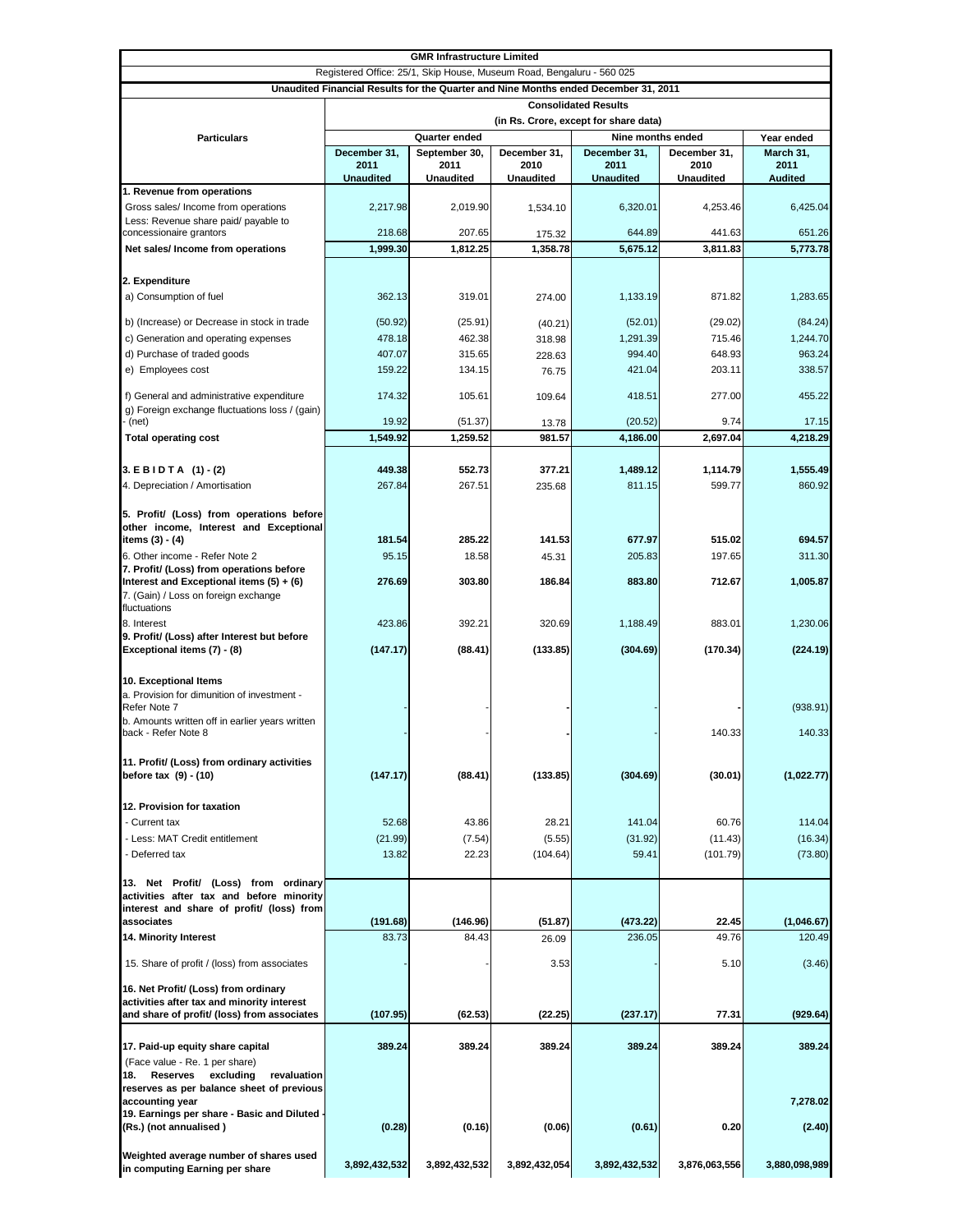| Unaudited Financial Results for the Quarter and Nine Months ended December 31, 2011 |                                       |                  |                  |                   |                  |                |
|-------------------------------------------------------------------------------------|---------------------------------------|------------------|------------------|-------------------|------------------|----------------|
|                                                                                     | <b>Consolidated Results</b>           |                  |                  |                   |                  |                |
|                                                                                     | (in Rs. Crore, except for share data) |                  |                  |                   |                  |                |
| <b>Particulars</b>                                                                  | Quarter ended                         |                  |                  | Nine months ended |                  | Year ended     |
|                                                                                     | December 31,                          | September 30,    | December 31,     | December 31,      | December 31,     | March 31,      |
|                                                                                     | 2011                                  | 2011             | 2010             | 2011              | 2010             | 2011           |
|                                                                                     | <b>Unaudited</b>                      | <b>Unaudited</b> | <b>Unaudited</b> | <b>Unaudited</b>  | <b>Unaudited</b> | <b>Audited</b> |
| 20. Public Shareholding                                                             |                                       |                  |                  |                   |                  |                |
| Number of shares                                                                    | 1,112,112,950                         | 1,112,595,950    | 1,139,378,988    | 1,112,112,950     | 1,139,378,988    | 1,122,095,312  |
| Percentage of shareholding                                                          | 28.57%                                | 28.58%           | 29.27%           | 28.57%            | 29.27%           | 28.83%         |
| 21. Promoters and promoter group share                                              |                                       |                  |                  |                   |                  |                |
| holding                                                                             |                                       |                  |                  |                   |                  |                |
| a) Pledged/ Encumbered                                                              |                                       |                  |                  |                   |                  |                |
| Number of shares                                                                    | 864,106,312                           | 793,555,360      | 483,921,051      | 864,106,312       | 483,921,051      | 630,181,498    |
| Percentage of shares (as % of the total                                             |                                       |                  |                  |                   |                  |                |
| shareholding of promoter and promoter                                               |                                       |                  |                  |                   |                  |                |
| group)                                                                              | 31.08%                                | 28.55%           | 17.58%           | 31.08%            | 17.58%           | 22.75%         |
| Percentage of shares (as % of the total                                             |                                       |                  |                  |                   |                  |                |
| share capital of the Company)                                                       | 22.20%                                | 20.39%           | 12.43%           | 22.20%            | 12.43%           | 16.19%         |
| b) Non- Encumbered                                                                  |                                       |                  |                  |                   |                  |                |
| Number of shares                                                                    | 1,916,215,520                         | 1,986,283,472    | 2,269,134,743    | 1,916,215,520     | 2,269,134,743    | 2,140,157,972  |
| Percentage of shares (as % of the total                                             |                                       |                  |                  |                   |                  |                |
| shareholding of promoter and promoter                                               |                                       |                  |                  |                   |                  |                |
| group)                                                                              | 68.92%                                | 71.45%           | 82.42%           | 68.92%            | 82.42%           | 77.25%         |
| Percentage of shares (as % of the total                                             |                                       |                  |                  |                   |                  |                |
| share capital of the Company)                                                       | 49.23%                                | 51.03%           | 58.30%           | 49.23%            | 58.30%           | 54.98%         |
|                                                                                     |                                       |                  |                  |                   |                  |                |

| <b>GMR Infrastructure Limited</b><br>Report on Consolidated Segment Revenue, Results and Capital Employed |                                          |                                           |                                          |                                          |                                          |                                     |
|-----------------------------------------------------------------------------------------------------------|------------------------------------------|-------------------------------------------|------------------------------------------|------------------------------------------|------------------------------------------|-------------------------------------|
|                                                                                                           |                                          |                                           |                                          |                                          |                                          | (in Rs. Crore)                      |
| <b>Particulars</b>                                                                                        | Quarter ended<br>Nine months ended       |                                           |                                          |                                          |                                          | Year ended                          |
|                                                                                                           | December 31,<br>2011<br><b>Unaudited</b> | September 30,<br>2011<br><b>Unaudited</b> | December 31,<br>2010<br><b>Unaudited</b> | December 31.<br>2011<br><b>Unaudited</b> | December 31,<br>2010<br><b>Unaudited</b> | March 31,<br>2011<br><b>Audited</b> |
|                                                                                                           |                                          |                                           |                                          |                                          |                                          |                                     |
| 1. Segment Revenue                                                                                        |                                          |                                           |                                          |                                          |                                          |                                     |
| a) Airports<br>Less: Revenue share paid / payable to                                                      | 1,112.97                                 | 1,076.25                                  | 801.76                                   | 3.250.70                                 | 1,965.83                                 | 3,046.63                            |
| Concessionaire grantors                                                                                   | 218.68                                   | 207.65                                    | 175.32                                   | 644.89                                   | 441.63                                   | 651.26                              |
| Net Airports Revenue                                                                                      | 894.29                                   | 868.60                                    | 626.44                                   | 2,605.81                                 | 1,524.20                                 | 2,395.37                            |
| b) Power                                                                                                  | 592.60                                   | 543.12                                    | 506.64                                   | 1,823.28                                 | 1,584.67                                 | 2,185.84                            |
| c) Roads                                                                                                  | 101.48                                   | 100.21                                    | 98.46                                    | 301.96                                   | 291.35                                   | 390.25                              |
| d) EPC                                                                                                    | 405.55                                   | 290.27                                    | 82.85                                    | 904.23                                   | 199.23                                   | 515.58                              |
| e) Others                                                                                                 | 142.03                                   | 156.96                                    | 155.89                                   | 420.57                                   | 395.89                                   | 472.37                              |
|                                                                                                           | 2,135.95                                 | 1,959.16                                  | 1,470.28                                 | 6,055.85                                 | 3,995.34                                 | 5,959.41                            |
| Less: Inter Segment                                                                                       | 136.65                                   | 146.91                                    | 111.50                                   | 380.73                                   | 183.51                                   | 185.63                              |
| <b>Net Segment Revenue</b>                                                                                | 1,999.30                                 | 1,812.25                                  | 1,358.78                                 | 5,675.12                                 | 3,811.83                                 | 5,773.78                            |
|                                                                                                           |                                          |                                           |                                          |                                          |                                          |                                     |
| 2. Segment Result                                                                                         |                                          |                                           |                                          |                                          |                                          |                                     |
| a) Airports                                                                                               | 86.82                                    | 86.93                                     | 29.76                                    | 260.70                                   | 125.75                                   | 171.64                              |
| b) Power                                                                                                  | (14.57)                                  | 76.82                                     | 63.32                                    | 159.56                                   | 321.79                                   | 422.03                              |
| c) Roads                                                                                                  | 54.61                                    | 56.51                                     | 46.53                                    | 162.22                                   | 140.33                                   | 194.52                              |
| d) EPC                                                                                                    | 31.11                                    | 19.26                                     | 6.99                                     | 62.78                                    | 23.95                                    | 60.52                               |
| e) Others                                                                                                 | 115.56                                   | 113.57                                    | 82.27                                    | 275.78                                   | 252.01                                   | (652.46)                            |
|                                                                                                           | 273.53                                   | 353.09                                    | 228.87                                   | 921.04                                   | 863.83                                   | 196.25                              |
| Less: Inter Segment                                                                                       | 23.77                                    | 49.95                                     | 68.67                                    | 107.33                                   | 112.31                                   | 143.00                              |
| <b>Net Segment Result</b>                                                                                 | 249.76                                   | 303.14                                    | 160.20                                   | 813.71                                   | 751.52                                   | 53.25                               |
| Less: Interest expenses (net)                                                                             | 396.93                                   | 391.55                                    | 294.05                                   | 1,118.40                                 | 781.53                                   | 1,076.02                            |
| Profit before tax                                                                                         | (147.17)                                 | (88.41)                                   | (133.85)                                 | (304.69)                                 | (30.01)                                  | (1,022.77)                          |
|                                                                                                           |                                          |                                           |                                          |                                          |                                          |                                     |
| 3. Capital employed                                                                                       |                                          |                                           |                                          |                                          |                                          |                                     |
| (Segment Assets - Segment Liabilities)                                                                    |                                          |                                           |                                          |                                          |                                          |                                     |
| a) Airports                                                                                               | 16,748.22                                | 16,432.27                                 | 15,341.69                                | 16,748.22                                | 15,341.69                                | 15,311.23                           |
| b) Power                                                                                                  | 16,548.01                                | 10,753.50                                 | 8,797.70                                 | 16,548.01                                | 8,797.70                                 | 10,363.32                           |
| c) Roads                                                                                                  | 4,982.71                                 | 4,961.21                                  | 3,715.71                                 | 4,982.71                                 | 3,715.71                                 | 4,590.22                            |
| d) EPC                                                                                                    | 172.38                                   | 149.32                                    | 64.00                                    | 172.38                                   | 64.00                                    | 129.25                              |
| e) Others                                                                                                 | 10,271.33                                | 10,140.00                                 | 11,519.51                                | 10,271.33                                | 11,519.51                                | 12,516.80                           |
|                                                                                                           | 48,722.65                                | 42,436.30                                 | 39,438.61                                | 48,722.65                                | 39,438.61                                | 42,910.82                           |
| Less: Inter Segment                                                                                       | 4,351.04                                 | 4,477.35                                  | 6,466.87                                 | 4,351.04                                 | 6,466.87                                 | 7,684.25                            |
| Unallocated Assets / (Liabilities)                                                                        | (32, 471.30)                             | (26,081.91)                               | (21, 510.66)                             | (32, 471.30)                             | (21,510.66)                              | (23,743.60)                         |
| <b>Total</b>                                                                                              | 11,900.31                                | 11,877.04                                 | 11,461.08                                | 11,900.31                                | 11,461.08                                | 11,482.97                           |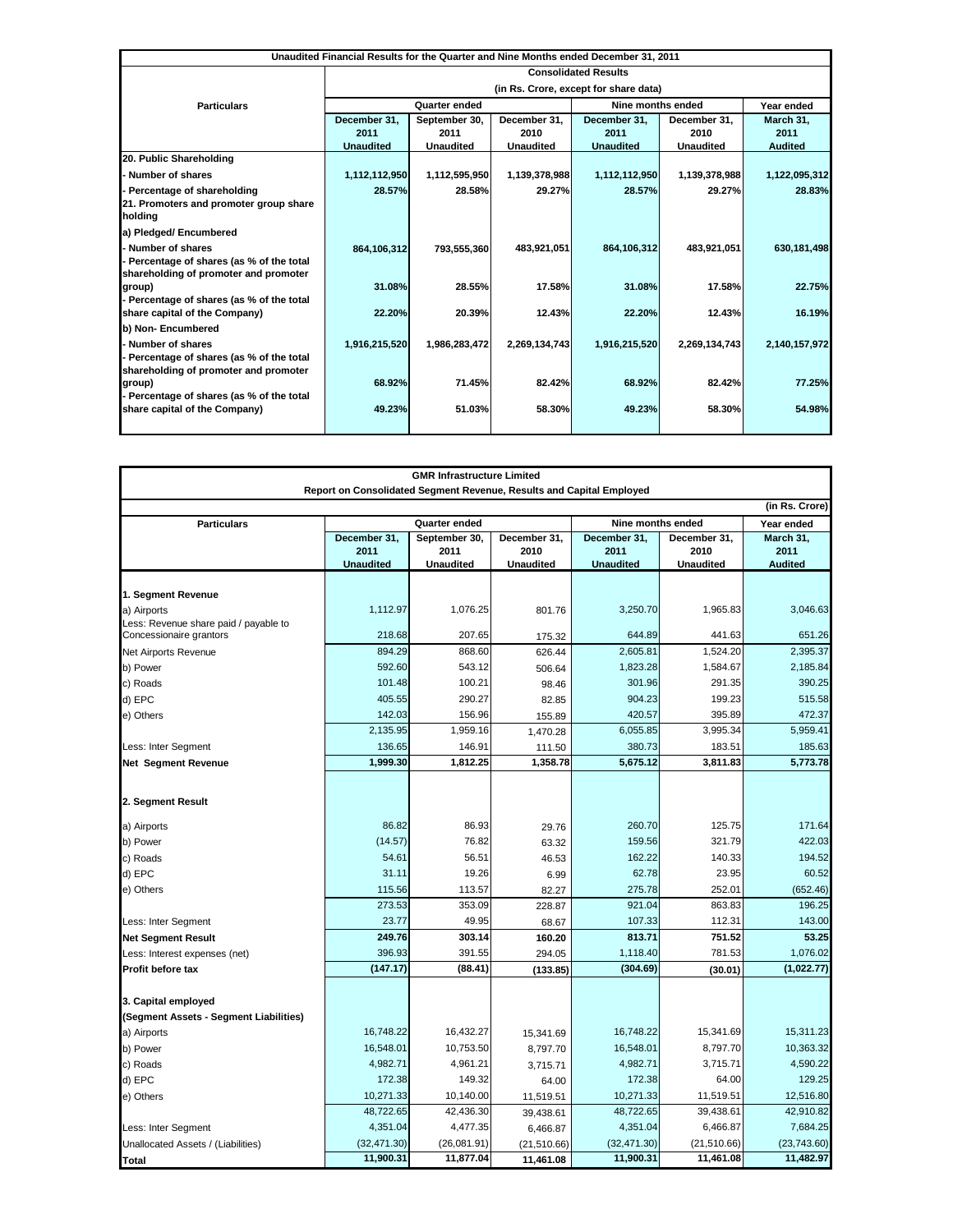### **Notes to consolidated results:**

## **1. Consolidation and Segment Reporting**

- a. GMR Infrastructure Limited ("the Company") carries on its business through various subsidiaries and joint ventures (hereinafter referred to as "the Group"), being special purpose vehicles exclusively formed to build and operate various infrastructure projects. The consolidated results have been prepared in accordance with the principles and procedures as set out in the Accounting Standard (AS) - 21 on "Consolidated Financial Statements and AS – 27 on "Financial Reporting of Interests in Joint Venture", notified pursuant to the Companies (Accounting Standard) Rules, 2006 (as amended).
- b. The segment reporting of the Company and its Group has been prepared in accordance with AS - 17 on Segment Reporting notified pursuant to the Companies (Accounting Standard) Rules, 2006 (as amended).

| <b>Segment</b>  | <b>Description of Activity</b>                                    |
|-----------------|-------------------------------------------------------------------|
| <b>Airports</b> | Development and operation of airports                             |
| <b>Power</b>    | Generation of power, mining and exploration and provision of      |
|                 | related services                                                  |
| <b>Roads</b>    | Development and operation of roadways                             |
| <b>EPC</b>      | Handling of engineering, procurement and construction solution in |
|                 | the infrastructure sector                                         |
| <b>Others</b>   | Urban infrastructure and other residual activities                |
|                 |                                                                   |

The business segments of the Group comprise of the following:

- c. Investors can view the standalone results of the Company on the Company"s website [www.gmrgroup.in](http://www.gmrgroup.in/) or on the websites of BSE (www.bseindia.com) or NSE [\(www.nse](http://www.nse-india.com/)[india.com\)](http://www.nse-india.com/).
- 2. During the quarter, the Group has completed the sale of 30% shares in its subsidiary GMR Energy (Singapore) Pte. Limited ("GESPL") to PETRONAS Power Sdn Bhd, a subsidiary of Petronas International Corporation Limited and has recognized a profit of Rs 37.11 Crore arising on such sale of shares, which has been disclosed in Other income. GESPL is developing a 800 MW combined cycle gas turbine power plant in Jurong Island, Singapore.
- 3. GMR Gujarat Solar Power Pvt. Ltd. (GGSPPL), a subsidiary, has commissioned its 25 MW solar power plant in Gujarat on December 31, 2011.
- 4. During the quarter, the Group through its overseas subsidiary in Singapore has acquired a 30% equity stake in PT Golden Energy Mines Tbk ("GEMS"), a Sinar Mas Group company based in Indonesia. The carrying value of the investment in GEMS as at December 31, 2011 is Rs.2713.29 Crore.
- 5. (a) Airport Economic Regulatory Authority ("AERA") after a detailed consultative process, issued an order on November 14, 2011 duly taking into account the project cost, overall funding gap and permitted Delhi International Airport Private Limited ("DIAL") to collect an additional Development Fee ("DF") of Rs. 1,230.27 Crores and Rs. 701.00 Crore on NPV basis in two stages (in addition to Rs 1,484.08 Crore already collected from airlines). The first stage of collection is effective from December 1, 2011 for an estimated period of 18 months. The management of DIAL has accrued additional DF aggregating to Rs 1,238.35 Crore on December 1, 2011 in addition to Rs 1,827 Crore accrued earlier. DIAL has not accrued DF amounting to Rs 350 Crores earmarked for construction of ATC tower, which is under progress as at December 31, 2011.

(b) While calculating additional DF amount referred in 5(a) above, the DF amount collected from airlines so far as considered by AERA for determination of additional DF has not been computed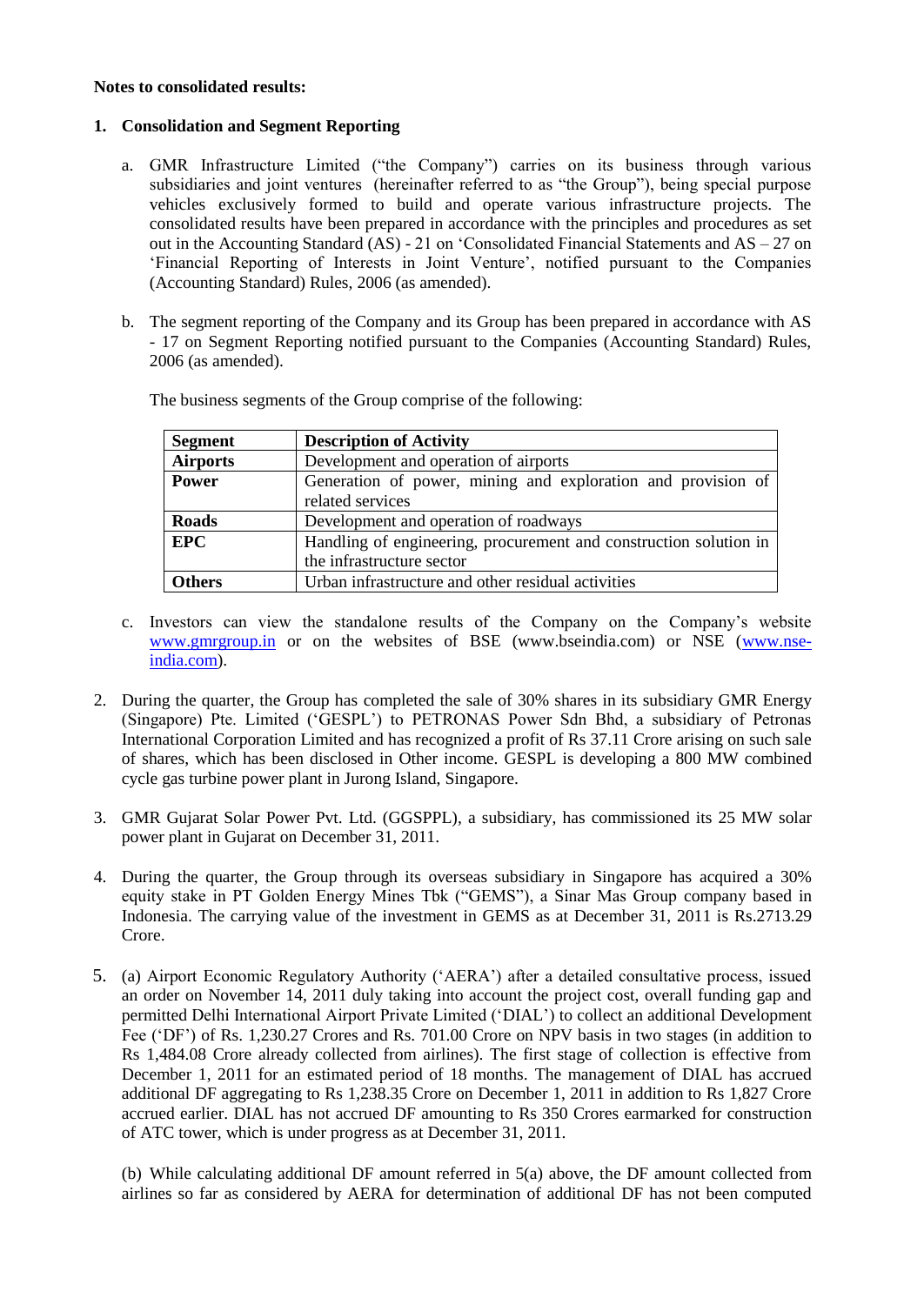based on the principle of NPV as allowed earlier by Ministry of Civil Aviation ("MOCA") in its order dated February 9, 2009. In its DF Order, issued on November 14, 2011, AERA had stated that treatment of interest paid on debts raised by DIAL on securitization of DF and liability would be considered at the stage of tariff determination. Further, based on submissions made by DIAL, AERA in its Consultation paper dated January 3, 2012 tentatively considered the aforesaid interest amount aggregating to Rs 350.50 Crore for the period from March 1, 2009 till November 30, 2011 as an operating cost for the purpose of tariff determination and not to be adjusted from the DF receipts. DIAL"s management is of the opinion that the Consultation paper issued by AERA is subject to further deliberations and various stakeholders' representation and as such, it will not be appropriate to adjust such interest, in these consolidated financial results till the final tariff order is issued by AERA. Accordingly, no such accounting adjustment has been made by the Group. The statutory auditors of the Company have drawn an Emphasis of Matter in their Limited Review report in this regard.

- 6. As at December 31, 2011, the power segment companies have receivables (including unbilled revenue) from Tamil Nadu Electricity Board ("TNEB") and TANGENDCO Limited ("TANGENDCO') aggregating to Rs. 776.66 Crore. Based on internal assessment and various discussions that the Group had with TNEB and TANGENDCO, the management is confident of recovery of such receivables.
- 7. During the year ended March 31, 2011, pursuant to the sale of the Group"s 50% economic stake in InterGen N.V, the Group made a provision of Rs. 938.91 Crore towards diminution in the value of its investment in Compulsory Convertible Debentures (CCD), which is disclosed as an exceptional item in the consolidated financial results for the year ended March 31, 2011.
- 8. During the year ended March 31, 2011, the Group has disclosed as an exceptional item, reversal of impairment loss of Rs. 140.33 Crore (SGD 42.40 million) recorded earlier, on revival of the project and restoration of the advance paid by GESPL to its EPC Vendors.
- 9. The Group has an investment of Rs 304.11 Crore (including loans of Rs 87.52 Crore) in GMR Ambala Chandigarh Expressways Private Limited (GACEPL), a subsidiary of the Company. GACEPL has been incurring losses since the commencement of commercial operations. The management believes that these losses are primarily attributable to the loss of revenue arising as a result of diversion of partial traffic on parallel roads. Based on an internal assessment and a legal opinion, the management of GACEPL is confident that it will be able to claim compensation from relevant authorities for the loss it has suffered due to such diversion of traffic and accordingly, the management is of the view that the carrying value of net assets of Rs. 203.56 Crore (after providing for losses till date of Rs. 100.55 Crore ) as regards investment in GACEPL as at December 31, 2011 is appropriate. The statutory auditors of the Company have drawn an Emphasis of Matter in their Limited Review report in this regard.
- 10. The carrying cost of investment in Homeland Energy Group Limited ("HEGL"), a subsidiary of the Company as at December 31, 2011 amounting to Rs. 350.25 Crore ( including a loan of Rs. 182.31 Crore) substantially exceeds the net worth/ market value of shares in HEGL. The management is of the view that such shortfall in the net worth/decline in market value of shares in HEGL is purely temporary in nature and the mines owned by HEGL have significant reserves and value potential which reflect intrinsic value in excess of carrying value of investments and loan in HEGL and accordingly, the management is of the view that the carrying value of net assets of Rs. 317.35 Crore after providing for losses till September 30, 2011, (considering that HEGL along with the subsidiaries and joint ventures is consolidated on a three months lag) as regards investment in HEGL as at December 31, 2011 is appropriate.
- 11. As at December 31, 2011, the DIAL and GMR Hyderabad International Airport Limited have receivables (including unbilled receivable) from National Aviation Company India Limited and its subsidiaries (collectively referred as "NACIL") aggregating to Rs. 267.11 Crore . Considering the delays in realisation of the dues from NACIL and the uncertainty over the timing of the ultimate collection involved, the domestic airport companies, as a measure of prudence, have decided to recognize the revenue from NACIL from October 1, 2011 only when such uncertainty is removed as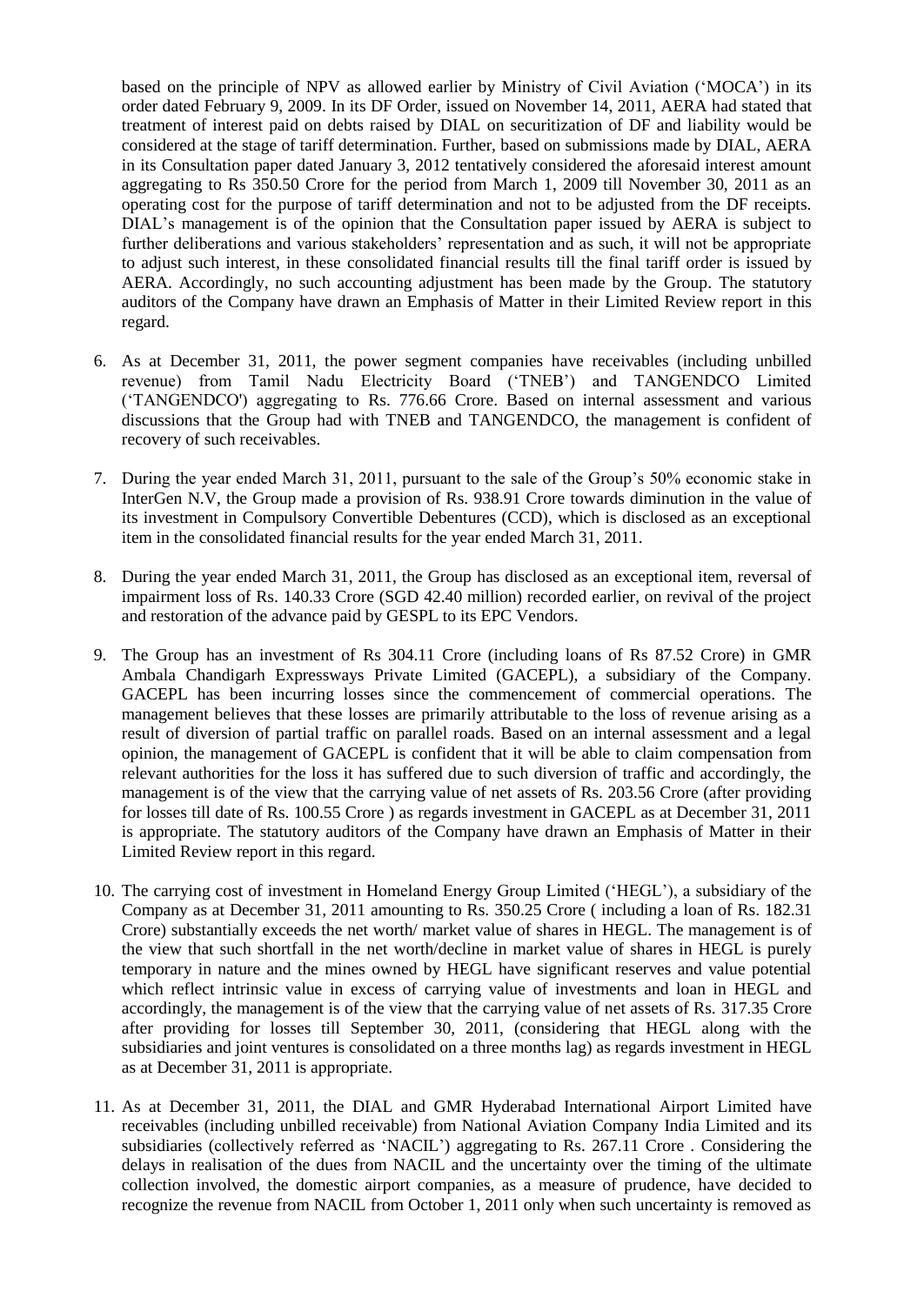required by para 9.2 of Accounting Standard 9, "Revenue Recognition". However, based on internal assessment and various discussions that the Group had with NACIL and other Governmental authorities, the management is confident of recovery of such receivables and hence no adjustments have been made to the unaudited consolidated financial results for the period ended December 31, 2011. The statutory auditors of the Company have drawn an Emphasis of Matter in their Limited Review report in this regard.

|                                              | (in Rs. Crore) |           |           |               |           |            |
|----------------------------------------------|----------------|-----------|-----------|---------------|-----------|------------|
|                                              | Quarter ended  |           |           | Nine<br>month | ended     | Year ended |
|                                              |                |           |           | December 31   | March 31  |            |
|                                              | December       | September | December  | 2011          | 2010      | 2011       |
|                                              | 31, 2011       | 30, 2011  | 31, 2010  |               |           |            |
|                                              | Unaudited      | Unaudited | Unaudited | Unaudited     | Unaudited | Audited    |
| (a) Revenue from                             | 395.97         | 348.25    | 142.07    | 1011.02       | 345.81    | 727.40     |
| operations                                   |                |           |           |               |           |            |
| (b) Profit $\overline{ }$<br>$(\text{loss})$ | 69.37          | 62.80     | 17.93     | 163.86        | 20.00     | 65.97      |
| before tax                                   |                |           |           |               |           |            |
| $(c)$ Profit /<br>$(\text{loss})$            | 75.98          | 58.36     | 17.11     | 158.83        | 19.12     | 58.88      |
| after tax                                    |                |           |           |               |           |            |

12. Information pertaining to the Company on standalone basis:

- 13. Investor complaints / references: During the quarter 22 investor complaints / references were received and resolved. There were no complaints / references pending, both at the beginning and end of the quarter.
- 14. The consolidated results of the Group for the quarter ended December 31, 2011 have been reviewed by the Audit Committee in their meeting on February 6, 2012 and approved by the Board of Directors in their meeting held on February 7, 2012.
- 15. The Statutory Auditors of the Company have carried out the Limited Review of the above consolidated financial results of the Group for the quarter ended December 31, 2011. The auditors have also carried out the Limited Review of the standalone results of the Company for quarter ended on that date published on Company"s website and furnished to the stock exchanges.
- 16. Figures pertaining to previous periods have been regrouped, reclassified and restated, wherever necessary, to conform to the classifications adopted in the current period.

For GMR Infrastructure Limited

Bengaluru B V Nageswara Rao February 7, 2012 Managing Director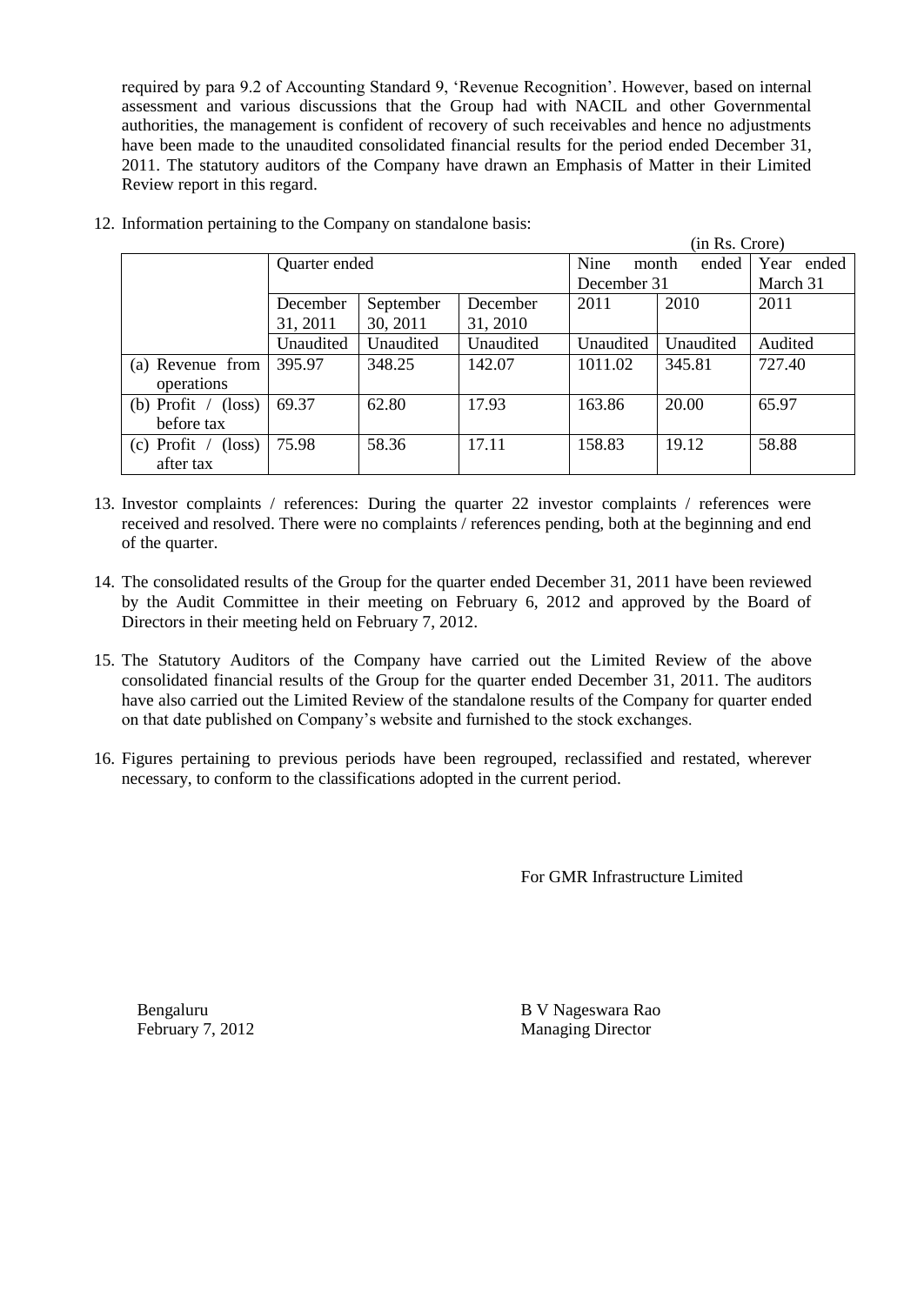# **S.R. BATLIBOL& ASSOCIATES**

**Chartered Accountants** 

k.

12th & 13th Floor "UB City" Canberra Block<br>No.24, Vittal Mallya Road Bengaluru-560 001, India Tel: +91 80 4027 5000 Fax: +91 80 2210 6000

#### **Limited Review Report**

#### **Review Report to** The Board of Directors of GMR Infrastructure Limited

- 1. We have reviewed the statement of unaudited consolidated financial results of GMR Infrastructure Limited ('the Company'), its subsidiaries and joint ventures (together, 'the Group' and individually as "component"), for the quarter ended December 31, 2011 (the "Statement"), included in the accompanying statement of unaudited consolidated financial results, being submitted by the Company, pursuant to the requirement of Clause 41 of the Listing Agreement, except for the disclosures regarding 'Public Shareholding' and 'Promoter and Promoter Group Shareholding' which have been traced from disclosures made by the management and have not been reviewed by us. This Statement is the responsibility of the Company's management and has been approved by the Board of Directors. Our responsibility is to issue a report on the Statement based on our review.
- 2. We conducted our review in accordance with the Standard on Review Engagements (SRE) 2410, "Review of Interim Financial Information Performed by the Independent Auditor of the Entity" issued by the Institute of Chartered Accountants of India. This standard requires that we plan and perform the review to obtain moderate assurance as to whether the Statement is free of material misstatement. A review is limited primarily to inquiries of Company personnel and analytical procedures applied to financial data and thus provides less assurance than an audit. We have not performed an audit and accordingly, we do not express an audit opinion.
- 3. (a) The financial results and other financial information of 2 subsidiaries, with total assets of Rs.15,443.30 Crore as at December 31, 2011, total revenue (including other income) of Rs.345.21 Crore and total losses of Rs.225.57 Crore for the quarter then ended (bfore adjustments on consolidation) have been reviewed jointly by S.R. Batliboi & Associates along with other auditors.

(b) We did not review the financial results and other financial information of (i) 111 subsidiaries (including 10 subsidiaries consolidated for the period July 1, 2011 to September 30, 2011), with total assets of Rs.34,846.73 Crore as at December 31, 2011, total revenue (including other income) of Rs.1,104.43 Crore and total profits of Rs.108.53 Crore for the quarter then ended (before adjustments on consolidation); and (ii) 28 jointly controlled entities (including 14 jointly controlled entities consolidated for the period July 1, 2011 to September 30, 2011), with total assets of Rs.2,657.78 Crore as at December 31, 2011, total revenue (including other income) of Rs.264.32 Crore and total loss of Rs.24.50 Crore for the quarter then ended (before adjustments on consolidation). The financial results and financial information for these subsidiaries and jointly controlled entities have been reviewed by other auditors whose reports have been furnished to us and our review report on the unaudited consolidated financial results is based solely on the reports of the other auditors.

(c) We did not review the financial results and other financial information of (i) 6 subsidiaries, with total assets of Rs.160.48 Crore as at December 31, 2011, total revenue (including other income) of Rs.25.20 Crore and total loss of Rs.9.15 Crore for the quarter then ended (before adjustments on consolidation); and (ii) 2 jointly controlled entities with total assets of Rs.20.77 Crore as at December 31, 2011, total revenue (including other income) of Rs.3.94 Crore and total profit of Rs.0.11 Crore for the quarter then ended (before adjustments on consolidation). The financial results and other financial information for these subsidiaries and joint ventures have been incorporated in the consolidated financial results of the Group based on financial results and other financial information as certified by the management of the Group.